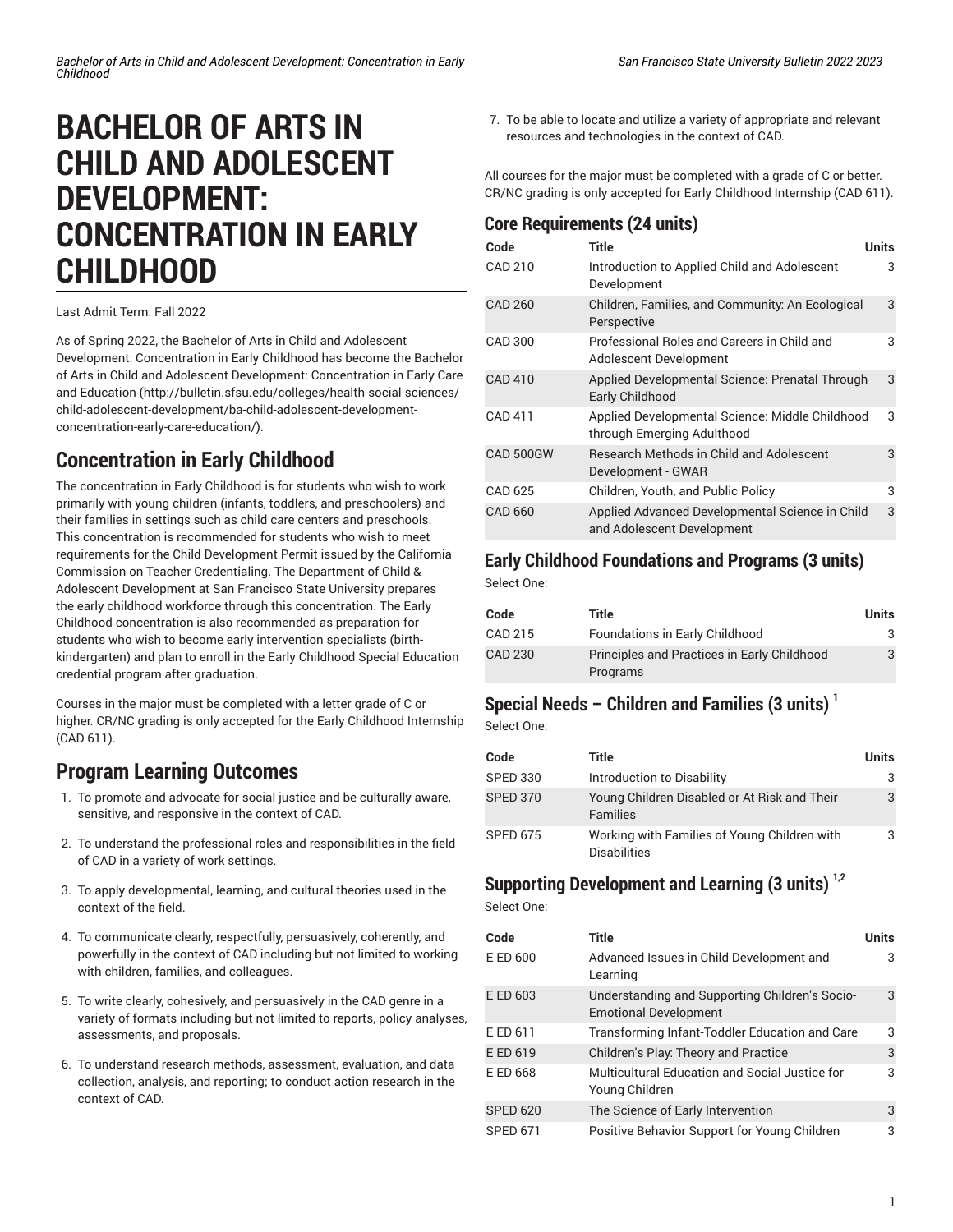| <b>SPED 672</b> | Inclusive Learning Environments for Young |
|-----------------|-------------------------------------------|
|                 | Children                                  |

### **Curriculum and Methods (3 units) <sup>2</sup>**

Select One:

| Code           | Title                                               | Units |
|----------------|-----------------------------------------------------|-------|
| CAD 330        | Curriculum and Development in Early Childhood       | 3     |
| E ED 602       | Innovative Early Childhood Education Curriculum     | 3     |
| <b>FCS 422</b> | Early Childhood Education Curriculum: Birth to Five | -3    |

### **Observation and Assessment (3 units) 2**

Select One:

| Code     | Title                                                     | Units |
|----------|-----------------------------------------------------------|-------|
| CAD 420  | Assessment and Observation with Children                  | 3     |
| E ED 610 | Classroom Assessment and Evaluation for Young<br>Children | 3     |

#### **Administration/Leadership & Working with Families (3**  $units)$ <sup>2</sup>

Select One:

| Code           | Title                                                                                          | Units |
|----------------|------------------------------------------------------------------------------------------------|-------|
| <b>CAD 423</b> | Administration of Programs for Young Children                                                  | 3     |
| <b>CAD 510</b> | Adult Supervision and Leadership in Early<br><b>Childhood Programs</b>                         | 3     |
| E ED 604       | Advanced Issues in Collaboration with Families<br>and Communities in Early Childhood Education | 3     |
| E ED 607       | Leadership and Administration in ECE                                                           | 3     |

### **Concentration Electives (3 units) 2**

Select One:

| Code                 | Title                                                                              | Units |
|----------------------|------------------------------------------------------------------------------------|-------|
| CAD 610<br>& CAD 611 | Early Childhood Internship Seminar<br>and Early Childhood Internship <sup>3</sup>  | 3     |
| E ED 613             | Arts Integration in Early Childhood Education                                      | 3     |
| E ED 614             | Science, Math, and Technology Curricular in ECE                                    | 3     |
| E ED 615             | <b>Environmental Education in Early Childhood</b><br>Education                     | 3     |
| E ED 616             | Language and Literacy in Multilingual Early<br><b>Childhood Education Settings</b> | 3     |
| <b>MUS 601</b>       | Music for Children                                                                 | 3     |

1 Two upper-division SPED courses are recommended – one 300-level and one 600-level – selected from: SPED 330, SPED 370, SPED 620, SPED 671, SPED 672, and SPED 675.

- 2 Elementary Education Course Policy: 30 hours observation/ participation outside the classroom are required for Elementary Education courses (E ED). If a student takes more than one Elementary Education course per semester, 30 hours are the maximum total required and will cover all Elementary Education courses taken in that specific semester.
- 3 CAD 610 and CAD 611 must be taken concurrently.

#### **Complementary Studies**

3

To fulfill the Complementary Studies requirement, all students completing a B.A. degree must take 12 units from courses outside of the primary prefix of their major and not cross-listed with the primary prefix for the major. This requirement is automatically fulfilled when completing a Child and Adolescent Development major. Students may need to take additional units, however, to reach the 120 minimum units required for graduation.

#### **General Education Requirements**

| Requirement                                               | <b>Course Level</b>                                                                                                                                              | <b>Units</b>            | <b>Area Designation</b> |
|-----------------------------------------------------------|------------------------------------------------------------------------------------------------------------------------------------------------------------------|-------------------------|-------------------------|
| Oral<br>Communication                                     | LD                                                                                                                                                               | 3                       | A1                      |
| Written English<br>Communication                          | LD                                                                                                                                                               | 3                       | A2                      |
| <b>Critical Thinking</b>                                  | LD                                                                                                                                                               | 3                       | A3                      |
| <b>Physical Science</b>                                   | LD                                                                                                                                                               | 3                       | B1                      |
| Life Science                                              | LD                                                                                                                                                               | 3                       | B <sub>2</sub>          |
| Lab Science                                               | LD                                                                                                                                                               | $\mathbf{1}$            | B <sub>3</sub>          |
| Mathematics/<br>Quantitative<br>Reasoning                 | ID.                                                                                                                                                              | 3                       | <b>B4</b>               |
| Arts                                                      | LD                                                                                                                                                               | 3                       | C <sub>1</sub>          |
| <b>Humanities</b>                                         | ID.                                                                                                                                                              | 3                       | C <sub>2</sub>          |
| Arts or<br><b>Humanities</b>                              | LD                                                                                                                                                               | 3                       | C1 or C2                |
| Social Sciences                                           | LD                                                                                                                                                               | 3                       | D1                      |
| Social Sciences:<br><b>US History</b>                     | LD                                                                                                                                                               | 3                       | D <sub>2</sub>          |
| Lifelong Learning LD<br>and Self-<br>Development<br>(LLD) |                                                                                                                                                                  | 3                       | E                       |
| <b>Ethnic Studies</b>                                     | LD                                                                                                                                                               | 3                       | F                       |
| Physical and/or<br>Life Science                           | UD                                                                                                                                                               | 3                       | $UD-B$                  |
| Arts and/or<br><b>Humanities</b>                          | <b>UD</b>                                                                                                                                                        | 3                       | UD-C                    |
| <b>Social Sciences</b>                                    | UD                                                                                                                                                               | 3                       | $UD-D$                  |
|                                                           |                                                                                                                                                                  | <b>SF State Studies</b> |                         |
|                                                           | Courses certified as meeting the SF State Studies<br>requirements may be upper or lower division in General<br>Education (GE), a major or minor, or an elective. |                         |                         |
| <b>American Ethnic</b><br>and Racial<br><b>Minorities</b> | LD or UD                                                                                                                                                         | 3                       | <b>AERM</b>             |
| Environmental<br>Sustainability                           | LD or UD                                                                                                                                                         | 3                       | ES                      |
| Global<br>Perspectives                                    | LD or UD                                                                                                                                                         | 3                       | GP                      |
| Social Justice                                            | LD or UD                                                                                                                                                         | 3                       | SJ                      |

Note: LD = Lower-Division; UD = Upper-Division.

# **First-Time Student Roadmap (4 Year)**

1. In order to choose your English Composition A2 course and your QR/Math B4 course, please complete the online advising activities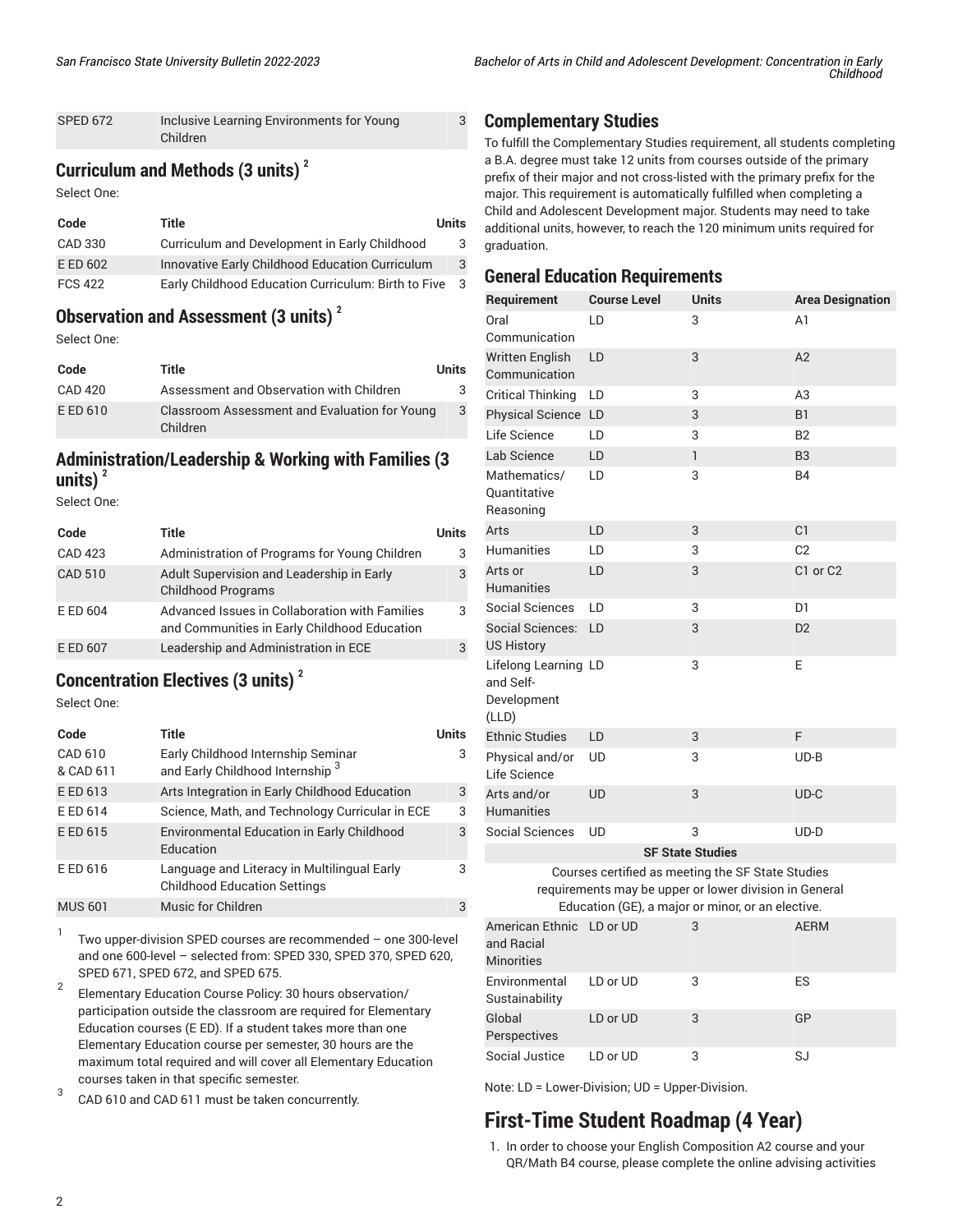at [writingadvising.sfsu.edu](https://writingadvising.sfsu.edu/) ([https://writingadvising.sfsu.edu/\)](https://writingadvising.sfsu.edu/) and [mathadvising.sfsu.edu](https://mathadvising.sfsu.edu/) ([https://mathadvising.sfsu.edu/\)](https://mathadvising.sfsu.edu/). Questions? Contact Gator [Smart](https://gatorsmartstart.sfsu.edu/) Start. ([https://gatorsmartstart.sfsu.edu/\)](https://gatorsmartstart.sfsu.edu/)

- 2. Select the row that matches your English course choice for A2.\*
- 3. Select the column that matches your QR/Math course choice for B4.
- 4. Click the Roadmap that lines up with your row and column.

For example, if you select ENG 104/ENG 105 and a multi-semester QR/ math sequence for your first year, then choose Roadmap D.

| <b>Course Choice</b>   | <b>One-Semester Course</b>                                                                                                                                                                                                    | <b>Two-Semester</b><br><b>Sequence or Support</b><br>Course                                                                                                                                                                          |
|------------------------|-------------------------------------------------------------------------------------------------------------------------------------------------------------------------------------------------------------------------------|--------------------------------------------------------------------------------------------------------------------------------------------------------------------------------------------------------------------------------------|
| <b>ENG 114</b>         | Roadmap A (http://<br>bulletin.sfsu.edu/<br>colleges/health-<br>social-sciences/<br>child-adolescent-<br>development/ba-<br>child-adolescent-<br>development-<br>concentration-early-<br>childhood/roadmap-i-ii-<br>$eng$ )   | Roadmap C (http://<br>bulletin.sfsu.edu/<br>colleges/health-<br>social-sciences/<br>child-adolescent-<br>development/ba-<br>child-adolescent-<br>development-<br>concentration-early-<br>childhood/roadmap-iii-<br>$iv$ -eng $\land$ |
| <b>ENG 104/ENG 105</b> | Roadmap B (http://<br>bulletin.sfsu.edu/<br>colleges/health-<br>social-sciences/<br>child-adolescent-<br>development/ba-<br>child-adolescent-<br>development-<br>concentration-early-<br>childhood/roadmap-i-ii-<br>stretch/) | Roadmap D (http://<br>bulletin.sfsu.edu/<br>colleges/health-<br>social-sciences/<br>child-adolescent-<br>development/ba-<br>child-adolescent-<br>development-<br>concentration-early-<br>childhood/roadmap-iii-<br>iv-stretch/)      |

\* Composition for Multilingual Students: If taking ENG 209 as your first English course, choose the ENG 114 row. If taking ENG 201 or ENG 212 for your first English course, choose the ENG 104/ENG 105 row.

# **Transfer Student Roadmap (2 Year)**

For students with an AS-T in **Early Childhood Education**. This [roadmap](http://bulletin.sfsu.edu/colleges/health-social-sciences/child-adolescent-development/ba-child-adolescent-development-concentration-early-childhood/adt-roadmap/) [opens in a new tab](http://bulletin.sfsu.edu/colleges/health-social-sciences/child-adolescent-development/ba-child-adolescent-development-concentration-early-childhood/adt-roadmap/) [\(http://bulletin.sfsu.edu/colleges/health-social](http://bulletin.sfsu.edu/colleges/health-social-sciences/child-adolescent-development/ba-child-adolescent-development-concentration-early-childhood/adt-roadmap/)[sciences/child-adolescent-development/ba-child-adolescent](http://bulletin.sfsu.edu/colleges/health-social-sciences/child-adolescent-development/ba-child-adolescent-development-concentration-early-childhood/adt-roadmap/)[development-concentration-early-childhood/adt-roadmap/\)](http://bulletin.sfsu.edu/colleges/health-social-sciences/child-adolescent-development/ba-child-adolescent-development-concentration-early-childhood/adt-roadmap/).

For students with an AA-T in **Child and Adolescent Development**. [This](http://bulletin.sfsu.edu/colleges/health-social-sciences/child-adolescent-development/ba-child-adolescent-development-concentration-early-childhood/aat-roadmap/) [roadmap](http://bulletin.sfsu.edu/colleges/health-social-sciences/child-adolescent-development/ba-child-adolescent-development-concentration-early-childhood/aat-roadmap/) opens in a new tab [\(http://bulletin.sfsu.edu/colleges/health](http://bulletin.sfsu.edu/colleges/health-social-sciences/child-adolescent-development/ba-child-adolescent-development-concentration-early-childhood/aat-roadmap/)[social-sciences/child-adolescent-development/ba-child-adolescent](http://bulletin.sfsu.edu/colleges/health-social-sciences/child-adolescent-development/ba-child-adolescent-development-concentration-early-childhood/aat-roadmap/)[development-concentration-early-childhood/aat-roadmap/](http://bulletin.sfsu.edu/colleges/health-social-sciences/child-adolescent-development/ba-child-adolescent-development-concentration-early-childhood/aat-roadmap/)).

For students with an AA-T in **Elementary Teacher Education.** [This](http://bulletin.sfsu.edu/colleges/health-social-sciences/child-adolescent-development/ba-child-adolescent-development-concentration-early-childhood/adt-ete-roadmap/) [roadmap](http://bulletin.sfsu.edu/colleges/health-social-sciences/child-adolescent-development/ba-child-adolescent-development-concentration-early-childhood/adt-ete-roadmap/) opens in a new tab. [\(http://bulletin.sfsu.edu/colleges/health](http://bulletin.sfsu.edu/colleges/health-social-sciences/child-adolescent-development/ba-child-adolescent-development-concentration-early-childhood/adt-ete-roadmap/)[social-sciences/child-adolescent-development/ba-child-adolescent](http://bulletin.sfsu.edu/colleges/health-social-sciences/child-adolescent-development/ba-child-adolescent-development-concentration-early-childhood/adt-ete-roadmap/)[development-concentration-early-childhood/adt-ete-roadmap/](http://bulletin.sfsu.edu/colleges/health-social-sciences/child-adolescent-development/ba-child-adolescent-development-concentration-early-childhood/adt-ete-roadmap/))

# **This degree program is an approved pathway ("similar" major) for students earning the ADT in Early Childhood Education**

California legislation SB 1440 (2009) mandated the creation of the Associate Degree for Transfer (ADT) to be awarded by the California Community Colleges. Two types of ADTs are awarded: Associate in Arts for Transfer (AA-T) and Associate in Science for Transfer (AS-T).

Note: no specific degree is required for admission as an upper-division student. However, the ADT includes specific guarantees related to admission and graduation and is designed to clarify the transfer process and strengthen lower-division preparation for the major.

An ADT totals 60 units and in most cases includes completion of all lower-division General Education requirements and at least 18 units in a specific major. (The Biology, Chemistry, and Environmental Science AS-T degrees defer 3 units in lower-division GE area C and 3 units in lowerdivision GE area D until after transfer.) Students pursuing an ADT are guaranteed admission to the CSU if minimum eligibility requirements are met, though not necessarily to the CSU campus of primary choice.

Upon verification that the ADT has been awarded prior to matriculation at SF State, students are guaranteed B.A. or B.S. completion in 60 units if pursuing a "similar" major after transfer. Determinations about "similar" majors at SF State are made by faculty in the discipline.

Degree completion in 60 units cannot be guaranteed when a student simultaneously pursues an additional major, a minor, certificate, or credential.

A sample advising roadmap for students who have earned an ADT and continue in a "similar" major at SF State is available on the Roadmaps tab on the degree requirements page for the major. The roadmap displays:

- How many lower-division units required for the major have been completed upon entry based on the award of a specific ADT;
- Which lower-division requirements are considered complete upon entry based on the award of a specific ADT;
- How to complete the remaining 60 units for the degree in four semesters.

Students who have earned an ADT should seek advising in the major department during the first semester of attendance.

# **General Advising Information for Transfer Students**

- 1. Before transfer, complete as many lower-division requirements or electives for this major as possible.
- 2. The following courses are not required for admission but are required for graduation. Students are strongly encouraged to complete these units before transfer; doing so will provide more flexibility in course selection after transfer.
	- a course in U.S. History
	- a course in U.S. & California Government

For information about satisfying the requirements described in (1) and (2) above at a California Community College (CCC), please visit [http://](http://assist.org) [www.assist.org \(http://assist.org](http://assist.org)). Check any geographically accessible CCCs; sometimes options include more than one college. Use ASSIST to determine: